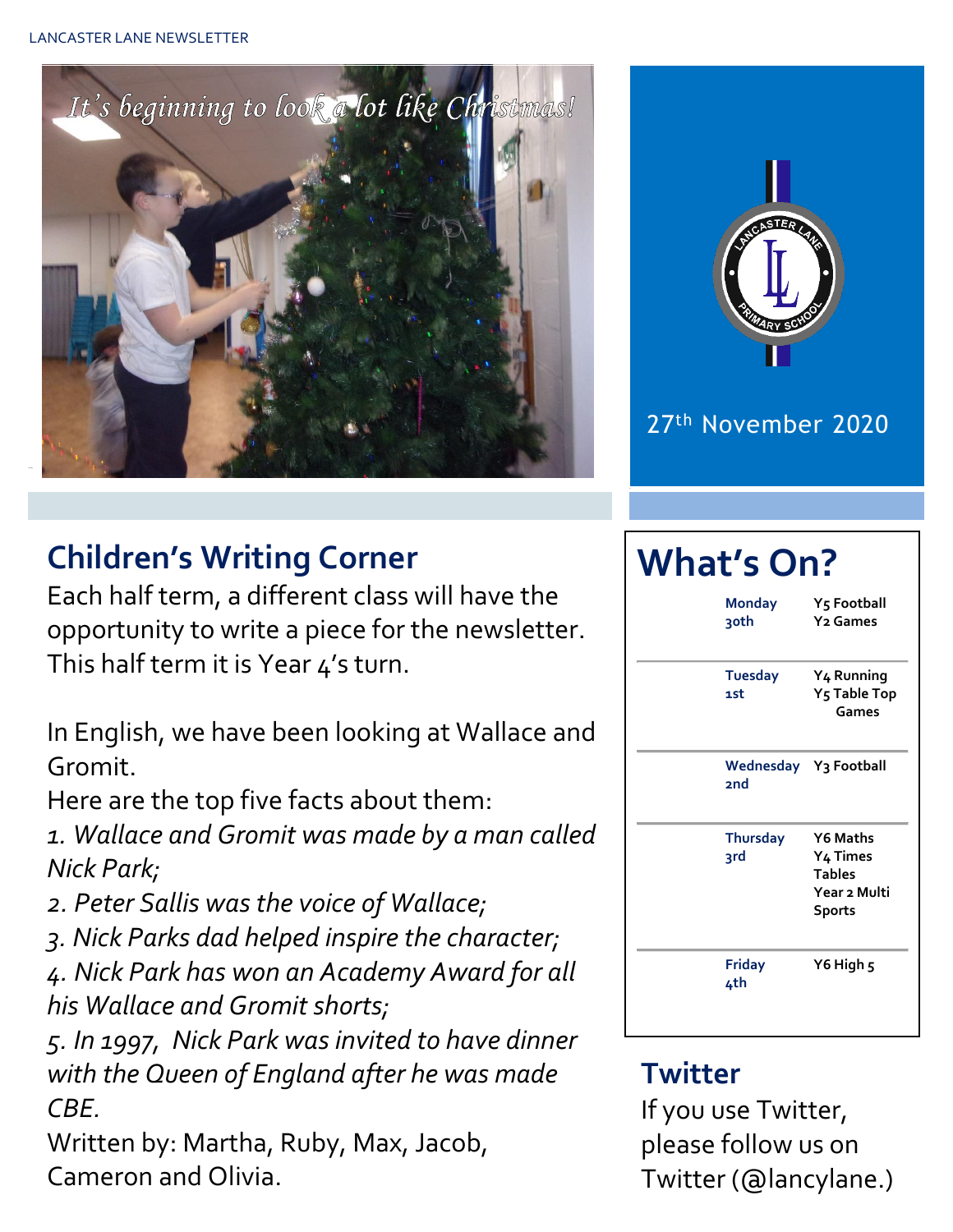## **Covid 19 Risk Assessment**

**Changes To Our Risk Assessment -** No additional changes from the ParentMail sent.

#### **Welcome**

Last week we welcomed Emrys to Y5. It has been lovely to get to know him and his family and we hope they feel like Lancy Laners already!

# **Y2 Phonics Check**

On the homepage of the school's website we have uploaded a video by Mrs Haigh informing parents of the upcoming Phonics Check Y2 the children will be doing with her soon. After watching it, if you have any questions please phone the school office and leave a message for Mrs Haigh and she will get back to you as soon as she can.

## **Christmas Activites**

Details will be sent home on Monday.

#### **Home Learning**

We are aware that there are a few issues with logging on to Teams. We are looking into this so please bear with us.

#### **Christmas Jumper Day**

On Friday, 11th December for a £1 donation which will go towards St Catherine's Hospice, children (and adults) may come to school wearing a Christmas Jumper / Christmas clothes. If your child wants to take part but doesn't have a Christmas jumper we can help 'Christmas up' their non uniform clothes in school.